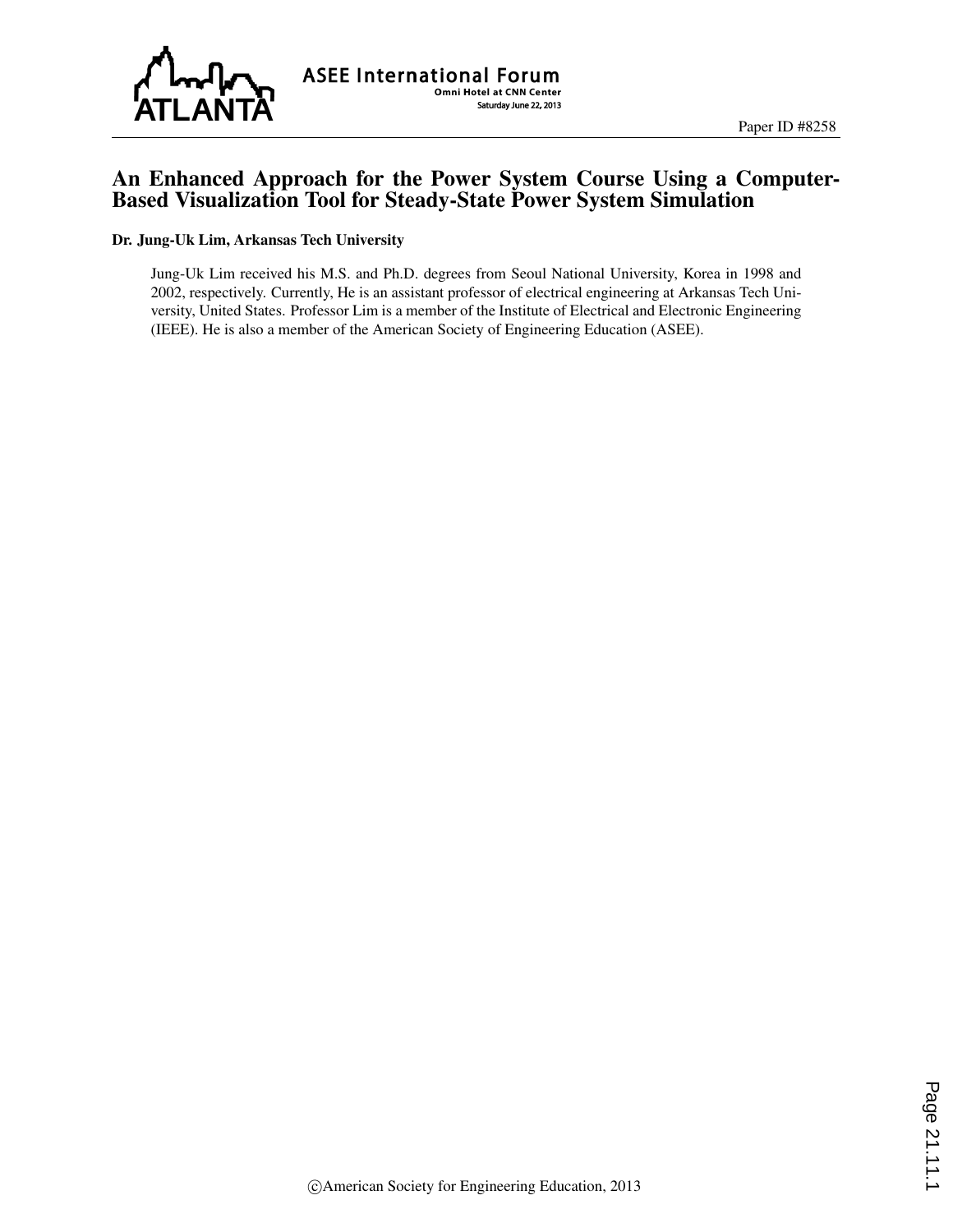# **An Enhanced Approach for the Power System Course Using a Computer-Based Visualization Tool for Steady-State Power System Simulation**

### **Abstract**

This paper proposes an enhanced approach for the power engineering course, as part of the undergraduate electrical engineering curriculum, using the PowerWorld power system simulator. In order to assist students' better understanding of complex phenomena in power systems, steady-state power system analysis using the advanced visualization techniques was performed. The visualization techniques helped students better understand the power system analysis problems as a supplement to traditional lectures. This paper introduces such advanced power system visualization techniques as animation, 3-D display, contouring of power flows and map data projections. Those techniques were applied in the power system course (ELEG 3163) of the electrical engineering department at Arkansas Tech University. Students' outcomes and evaluation of this class supported the learning effectiveness of this course.

### **Introduction**

Traditionally calculations for in-class power system analysis have been done by hand, engineering calculators and/or text-based programming software. Since late 1990s, several teaching approaches for power system analysis using power system simulation software have been developed and some simulators have been utilized in new power system courses. In [1], loads flow and fault analysis of a small-size power system using the PowerWorld simulator software version 10.0 was presented so that students could gain an understanding of the capabilities of this tool and obtain and "animated picture" of a typical power system. In [2], a new power system analysis software program using the C# software and MATLAB software was designed and developed to allow students to enhance their understanding of the power system analysis concepts. Reference [3] discusses the course contents and pedagogical approach employed to deliver the new power system course using the Power System Simulator for Engineering (ESS/E) that aids power system studies. Each of software has its own advantages and disadvantages when it is used as an effective learning tool in power system courses. However, in this paper, the PowerWorld software is utilized as a power system analysis tool because of the following reasons:

- It can support very powerful power system visualization techniques such as power flow animation, 3-D display and contouring and map data projections [4-6]
- Currently it is one of the most commonly used power system simulator by many power utilities and in the electric power industry [7]
- It is relatively easy to teach students how to run simple power system cases and even complex real-life power system cases [1].

In fact, a newly update version of PowerWorld software supports innovative and advanced visualization techniques that help students better understand what happens in a power system by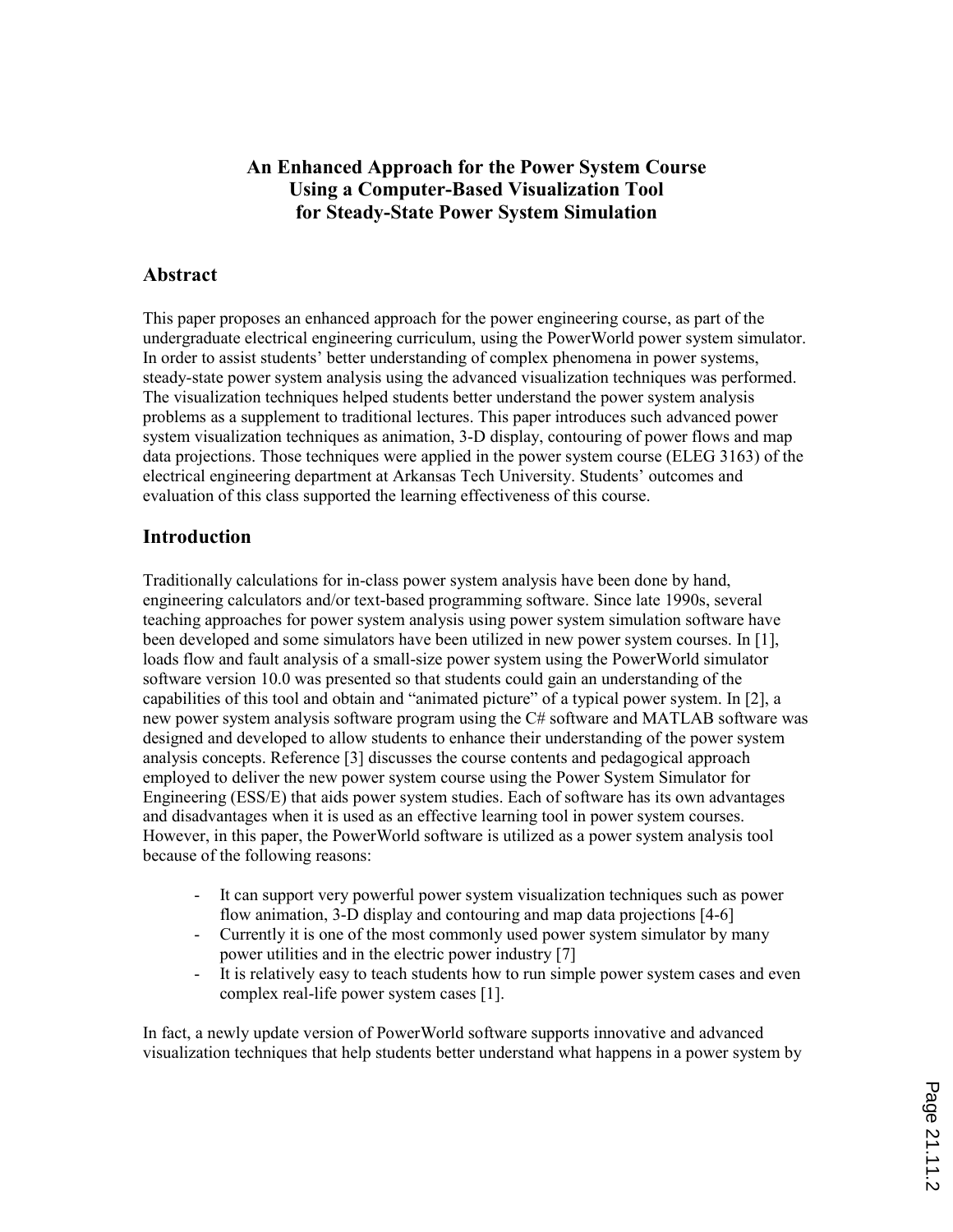graphically representing power system data. So this paper introduces new power system visualization techniques such as animation and contouring of power flows and map data projections. Such useful techniques were explored by students in the power system course (ELEG 3163) at Arkansas Tech University. This paper also discusses students' evaluation of this course to show that this proposed pedagogical approach using the advanced power system visualization techniques is very effective.

## **Power System Visualization Techniques using PowerWorld**

1. Animation

One critical key to understand the state of transmission system is to know power flows in MW and Mvar and percentage loading of transmission lines. However this can be quite difficult, particularly for large power systems. One technique is to use animation of flows to illustrate how power is actually flowing in a system. The flow of power into and out of buses is portrayed as colored arrows that move in the direction of the power transfer. The magnitude of each flow is indicated by the size of the arrows and the speed with which they move through the associated equipment. Larger, faster-moving arrows symbolize larger power flows. The application can show real power (P) and reactive power (Q) flows either separately or simultaneously using different color schemes for each. Furthermore, it represents the difference in metered flow values at opposite ends of a transmission line by scaling the size and speed of the arrows along the line. This feature is particularly important for visualizing the flow of reactive power. Additionally, the tool indicates device status using breaker-like symbols that appear solid when the device is closed and hollow when the device is open. See Figure 1.



Figure 1. Example of Animation of Power Flows

#### 2. 3-D Display

Three-dimensional display can demonstrate how multiple types of quantities vary simultaneously. For example, Figure 2 uses a cylinder coincident with each generating unit. The height of the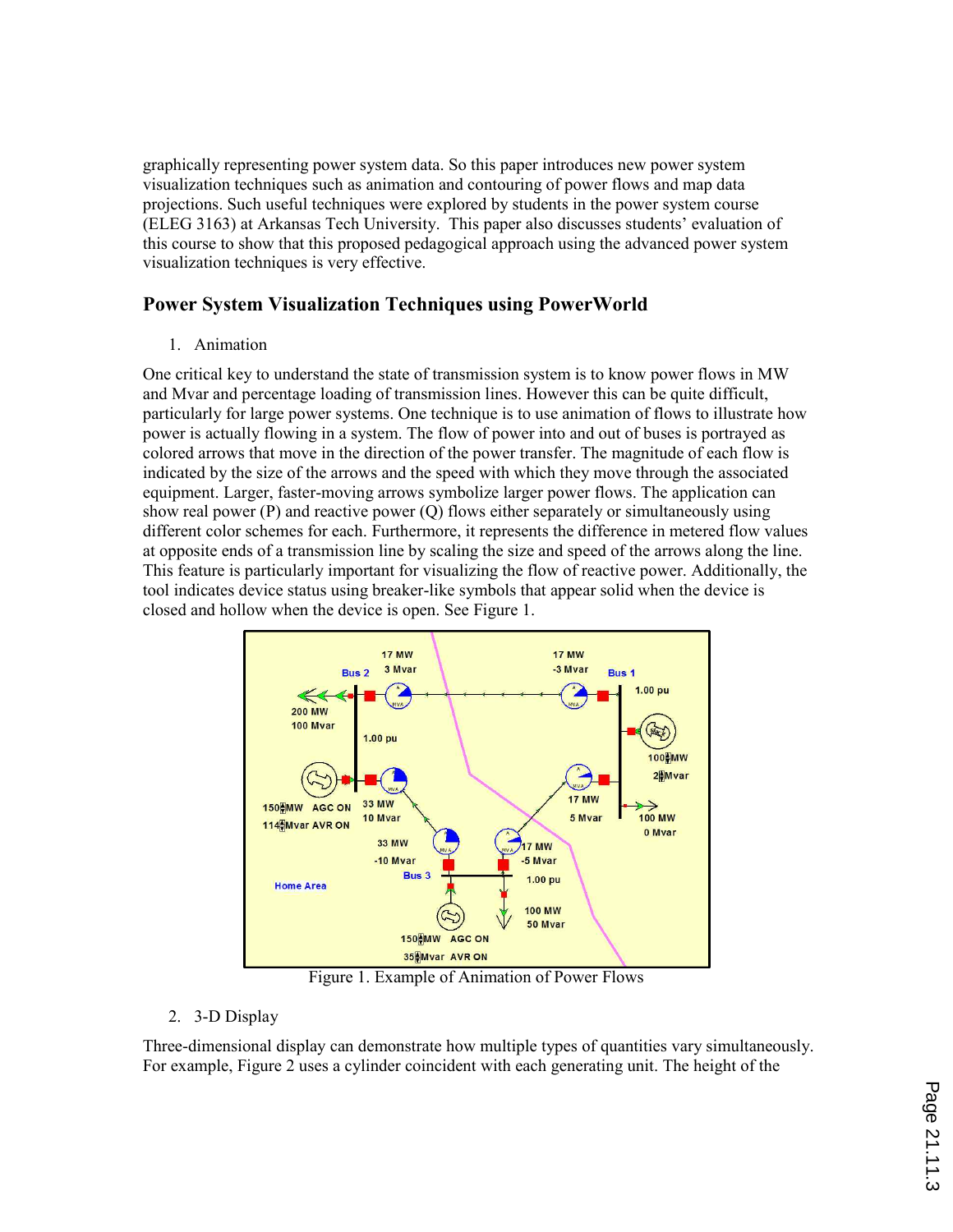cylinder indicates the amounts of generating power and two different kinds of reserves each generator provides. Three-dimensional display also can identify critical regions and help focus problem-solving strategies.



Figure 2. Example of 3-D Display

#### 3. Contouring

Contouring technique illustrates how a particular quantity varies with location. Since one-line diagrams usually reflect the geographic arrangement of system equipment, contour plots provide a valuable picture of how quantities such as voltage or transmission loadings vary across the system. This technique enables students to pinpoint specific regions of concern when inspecting the system as a whole. Figure 3 shows a contour plot of bus voltage superimposed on a transmission system map.



Figure 3. Example of Contouring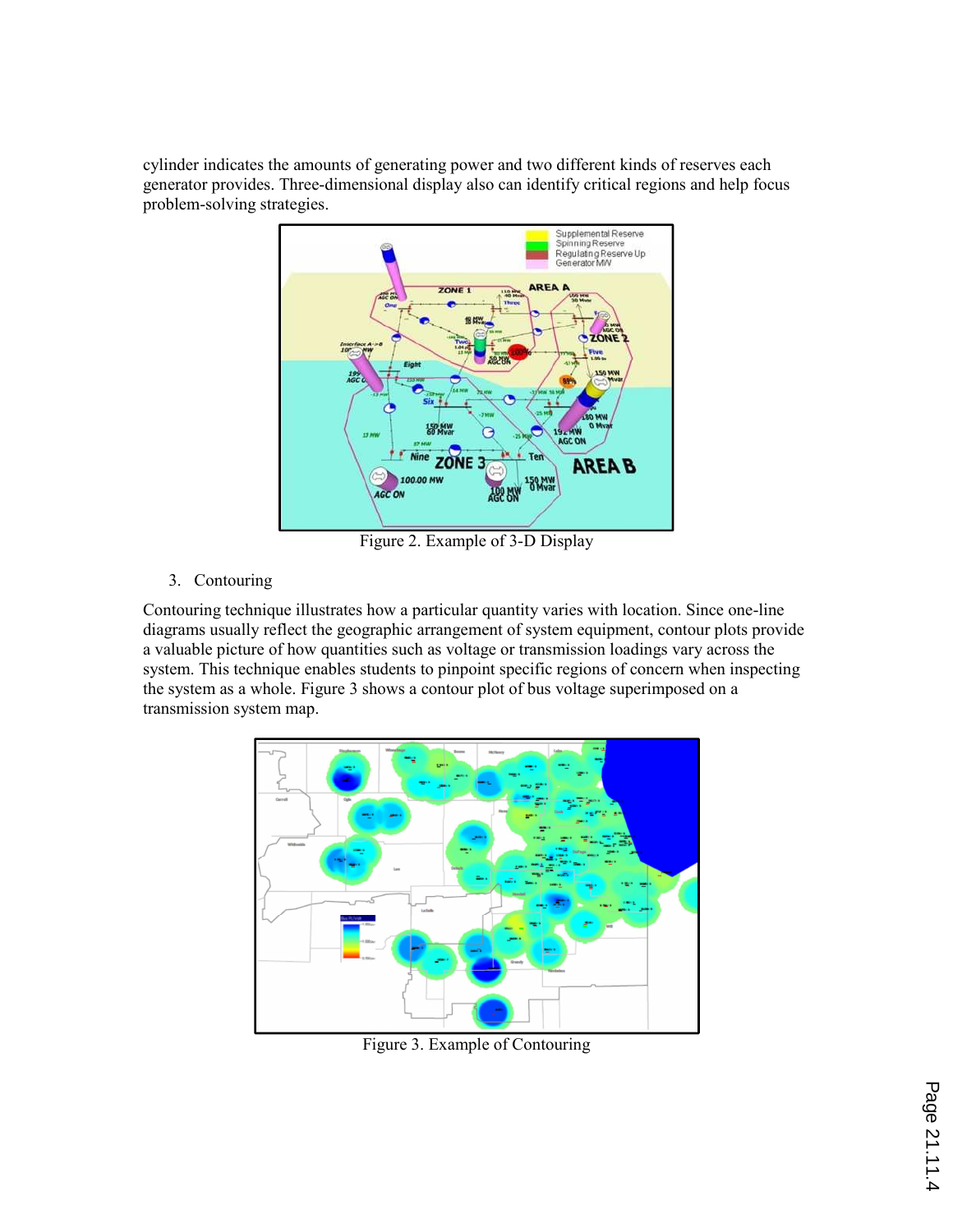#### 4. Map Data Projection

Basically one-line diagrams are used to build a power system on PowerWorld. A one-line diagram consists of symbols representing buses, generators, loads, transmission lines, transformers, switches and circuit brakers, etc. Buses can be arranged geographically; in fact, the PowerWorld software provides a tool for automatically placing buses on the one-line diagram based on their geographic coordinates. Figure 4 shows the one-line diagram and power flows projected on a middle-east U.S. map. Such map-projected one-line diagrams also allow students to pan the view port to display different regions of the system, and to zoom the view port to display a wider area or to examine a particular region more closely.



Figure 4. Example of One-line Diagram Projected on U. S. Map

# **Course Design and Students' Evaluation Results**

1. Course Design

Load flow analysis, one of the representative steady-state power system analyses, was performed using the PowerWorld simulator and simulation results using the advanced visualization techniques were incorporated into the Electric Power Systems course (ELEG 3163), which is an undergraduate senior course. The developed pedagogical procedure is shown as follows:

- a. Some classroom lectures on theoretical basics of load flow analysis were delivered by traditional lectures.
- b. Basic instructions and skills on how to run load flow cases on PowerWorld were introduced. Teaching assistants sometimes helped students learn and train the PowerWorld simulation.
- c. Students were required to complete a take-home exam on such simulation using their own personal computers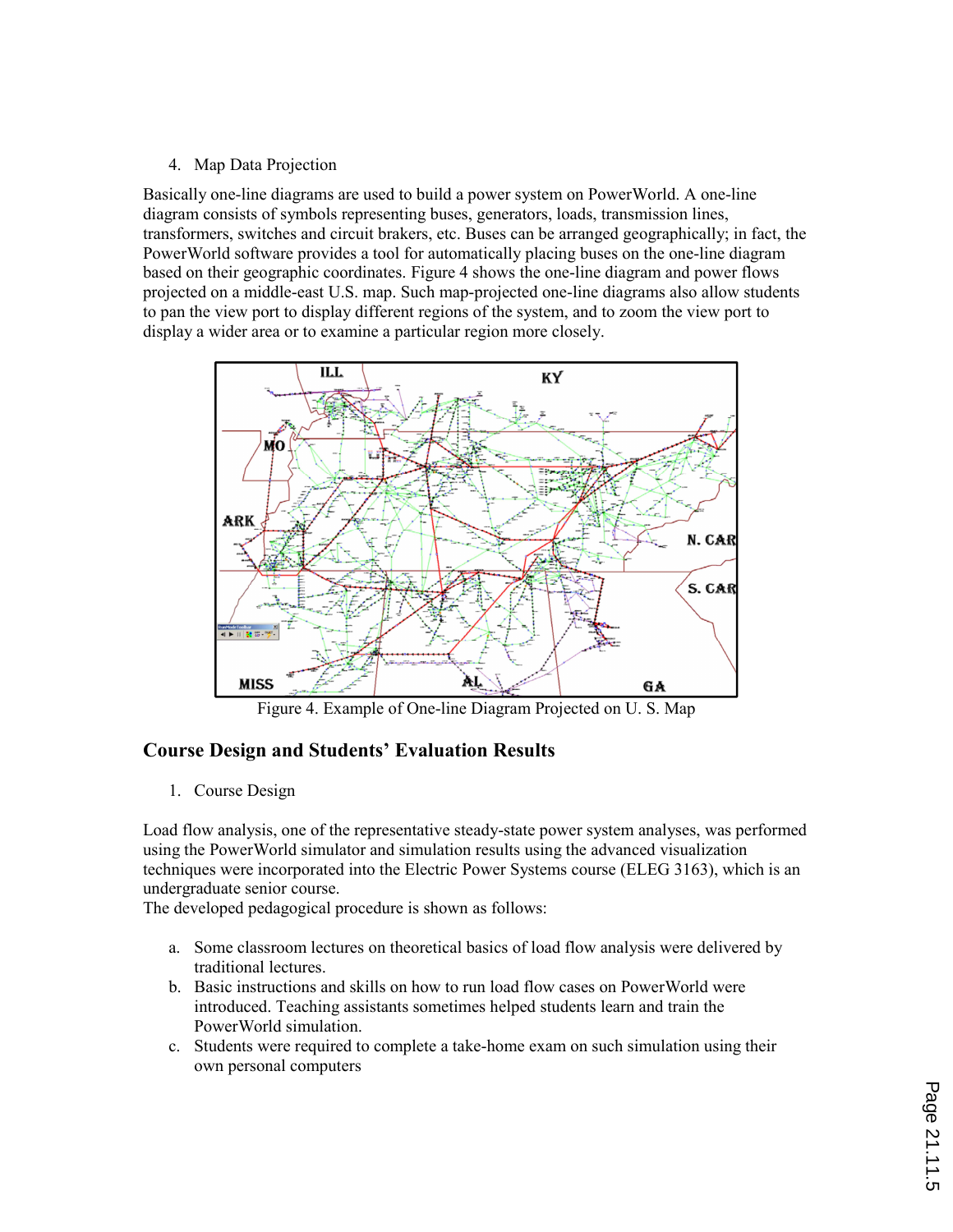- d. Students were required to demonstrate their simulation skills and results with a sample load flow case.
- e. Students were put into small groups and shared their experience with classmates and discussed about the results. Such group activities really worked. They were able to analyze the given sample power system in a comprehensive way just like professional power system operators.
- 2. Students' Outcomes

Upon completion of this course students were able to:

- a. Understand power system components and parameters such as generators, loads, bus voltage magnitudes and angles, line impedances and currents, real and reactive powers, bus admittance matrix, etc.
- b. Understand load flow methodology such as Gauss-Seidel method, Full Newton-Raphson method, Fast Newton-Raphson method and DC Power Flow method.
- c. Run small-size power system cases on PowerWorld and report the simulation results.
- d. Use some advanced visualization techniques such as animation, 3-D display, contouring of power flows and map data projections.

Students' performance for the outcome a, b, c and d was assessed based on their simulation results, demonstrations and discussions. The average grades on the power system simulation part are shown in the Table 1.

|  |  | Table 1. Students' Performance for The Expected Outcomes in Percentage Grade |  |
|--|--|------------------------------------------------------------------------------|--|
|  |  |                                                                              |  |
|  |  |                                                                              |  |

| Part a | Part b  | Part c | Part d |
|--------|---------|--------|--------|
| 100%   | $100\%$ | 100%   | 100%   |
| $93\%$ | 78%     | 88%    | 85%    |

3. Students' Course Evaluation

Overall students' course evaluation for this course was 4.88 /5.0. Specifically, Almost students very positively responded to the inquiry of "the instructional aids were beneficial". The

assessment in this part was 4.94/5.0, greater than overall assessment value. More than 70% students, 18 students out of total enrolled 24 students, positively commented on the power system analysis using PowerWorld with the advanced visualization techniques. These results indicate that this course was successfully designed and the expected outcomes were well achieved by students.

### **Conclusion**

This paper introduces the advanced power system visualization techniques supported by PowerWorld. Those techniques were applied in the power system course of the electrical engineering department at the Arkansas Tech University. This course covered the theories of load flow analyses and how to utilize the PowerWorld software for the analysis in a sophisticated manner. Achievements of the course outcomes and students' evaluation results show that the proposed pedagogical method using PowerWorld with the advanced visualization techniques was effectively and successfully applied.